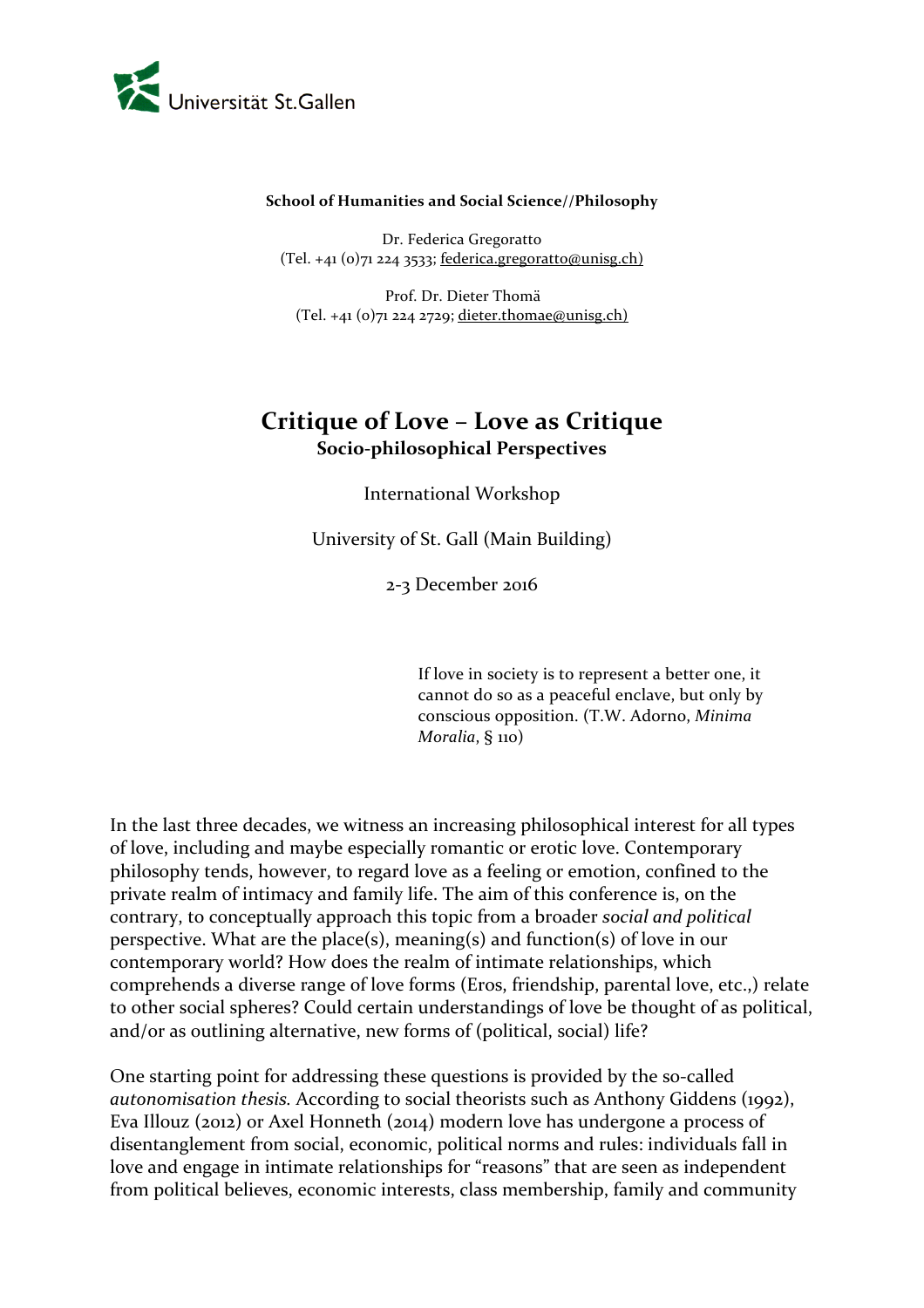expectations and values. This should put lovers in the position of "making their own rules" and to recognize each other in ways that allow them to be known and appreciated in their irreducible singularity.

Such approach is not unproblematic. As already noticed by Theodor W. Adorno, modernization processes establish love as an "involuntary," "immediate" feeling, as pure a "voice of the heart." In this allegedly "supreme independence" from external socio-political and economic orders, however, love turns itself precisely into a "tool" of capitalistic society (Adorno 2005: § 110.) In a similar vein, feminist theorists from Simone de Beauvoir to Eva Illouz have extensively shown how the idea of pure, spontaneous love fulfills the ideological function of justifying and reproducing gender inequalities, subordinating women, exploiting their labor and discriminating nontraditional (queer, polyamorous, etc.) forms of love.

The primacy of love as intimate, private relationship constitutes an unchallenged premise that underlies both the autonomisation thesis and its critics. Is this, however, the only way we can think of love? *What is love anyway?* In this workshop, we want to address this highly thorny question with the aim of highlighting and critically discussing the social, political and critical dimensions of love relations.

More specifically, the conference revolves around three main issues/perspectives:

1) A conceptual clarification of the nature of love and its place and role in our political, social, economic and cultural world;

2) A critical-theoretical approach, which investigates how social categories (e.g. gender, class or economic structures, race, sexuality, etc.) affect and even constitute love as emotion and/or relationship;

3) The question whether love may entail critical, emancipating powers: Could love be seen as a disruptive, transformative force, challenging given social and political orders? Could the conceptualization of social-intimate relations help to outline alternative forms of society and community? How can we make sense under present conditions of the old-fashion slogan "the personal is the political"? And what are the dangers and difficulties in considering love in its political, public, critical dimension?

# **Schedule**

### **Friday, 2 December 2016 Room:** 01-U127

13.15 – 13.30: Opening Words

13.30 – 14.30: Federica Gregoratto (St. Gallen): *Agonist Interdependence: Considerations on Love Matters with and against Marx and Hegel*